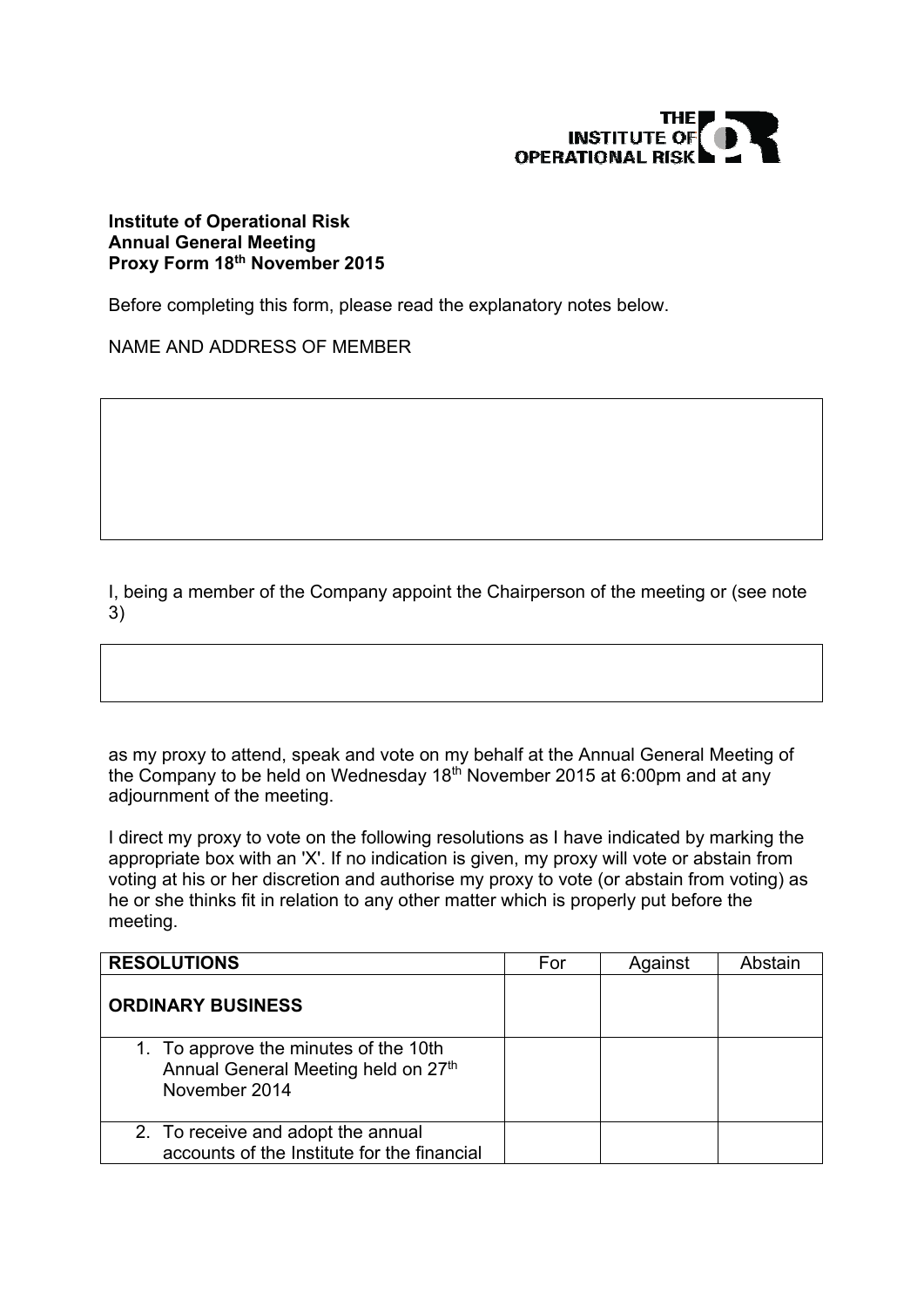## INSTITUTE OF **OPERATIONAL RISK**

| <b>RESOLUTIONS</b>                        | For | Against | Abstain |
|-------------------------------------------|-----|---------|---------|
| year ended 31 March 2015                  |     |         |         |
|                                           |     |         |         |
| 3. To receive the Directors' Report       |     |         |         |
| 4. To elect Directors to vacancies on the |     |         |         |
| Council:                                  |     |         |         |
| Nomination 1<br>- George Clark            |     |         |         |
| - Caroline Coombe<br>Nomination 2         |     |         |         |
| - Mike Finlay<br>Nomination 3             |     |         |         |
| - Michael Grimwade<br>Nomination 4        |     |         |         |
| Nomination 5<br>- Andrew Sheen            |     |         |         |
| Nomination 6<br>- Caroline Tinsley        |     |         |         |

| <b>Signature</b> | <b>Date</b> |
|------------------|-------------|
|                  |             |
|                  |             |
|                  |             |
|                  |             |

## Notes to the proxy form

1. As a member of the Company you are entitled to appoint a proxy to exercise all or any of your rights to attend, speak and vote at a general meeting of the Company. You can only appoint a proxy using the procedures set out in these notes.

2. Appointment of a proxy does not preclude you from attending the meeting and voting in person. If you have appointed a proxy and attend the meeting in person, your proxy appointment will automatically be terminated.

3. A proxy does not need to be a member of the Company but must attend the meeting to represent you. To appoint as your proxy a person other than the Chairperson of the meeting, insert their full name in the box. If you sign and return this proxy form with no name inserted in the box, the Chairperson of the meeting will be deemed to be your proxy.

Where you appoint as your proxy someone other than the Chairperson, you are responsible for ensuring that they attend the meeting and are aware of your voting intentions. If you wish your proxy to make any comments on your behalf, you will need to appoint someone other than the Chairperson and give them the relevant instructions directly.